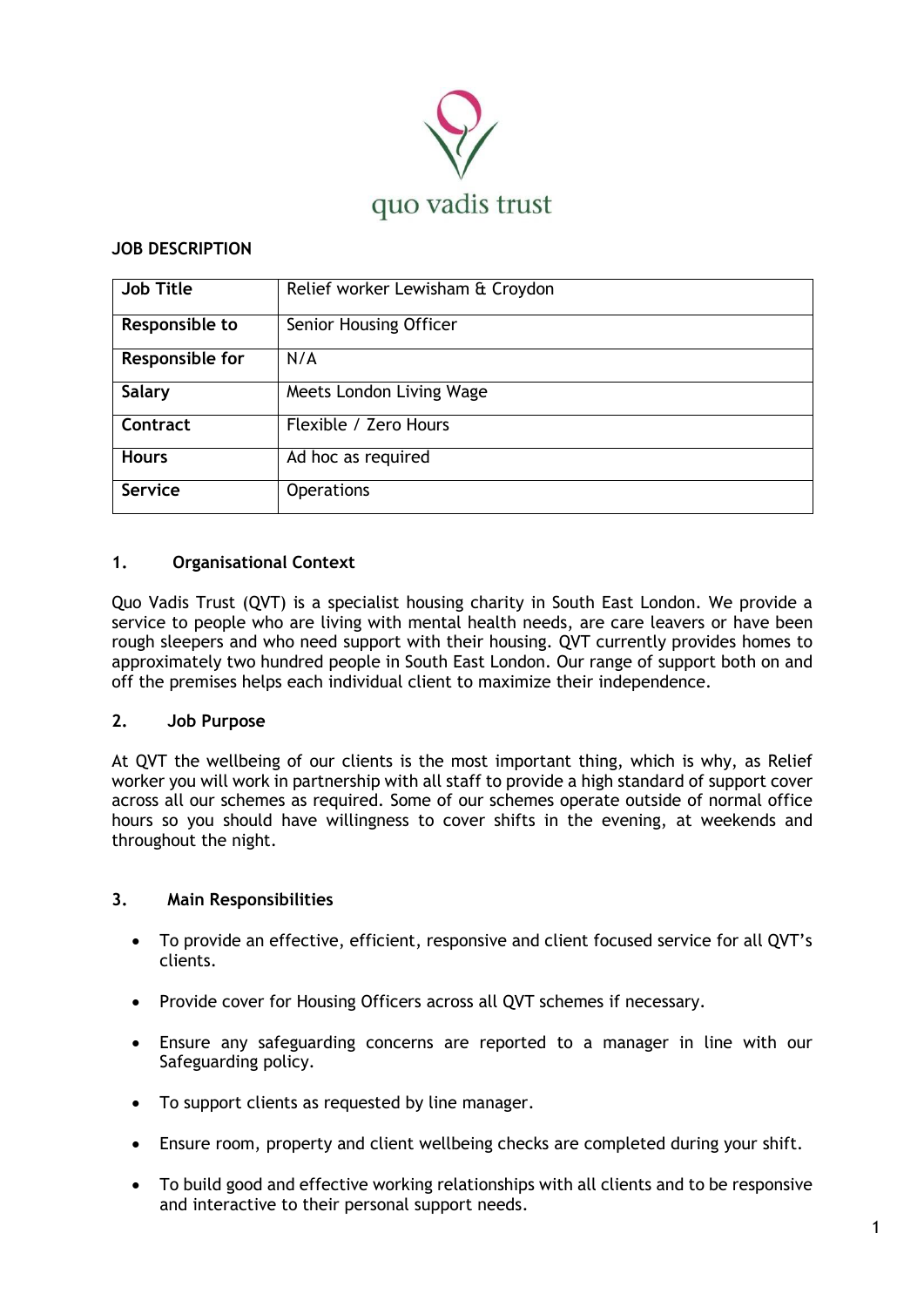

- Be responsible for completing and updating records on 'Inform' (QVT's client management database) to ensure that all your client records are kept up to date.
- Accurately identify, report and record any client concerns.
- Take responsibility for the properties you are covering and ensure they are safe, kept in good order and are well maintained, complying with Health and Safety legislation.
- Work alongside and support clients and other staff members to ensure that all properties are kept clean, so some cleaning duties may be required and expected.
- To report all maintenance issues to maintain health and safety and to create a home environment for all clients.
- Record and report any concerns, breaches of policy and procedure or poor performance to you line manager.
- Undertake any other tasks which might reasonably be requested by a manager.

**This job description is as it is presently constructed. This will be reviewed periodically and at each annual appraisal to ensure that the job description fully reflects the responsibilities of the job. It will be updated and amended in keeping with service changes and developments.**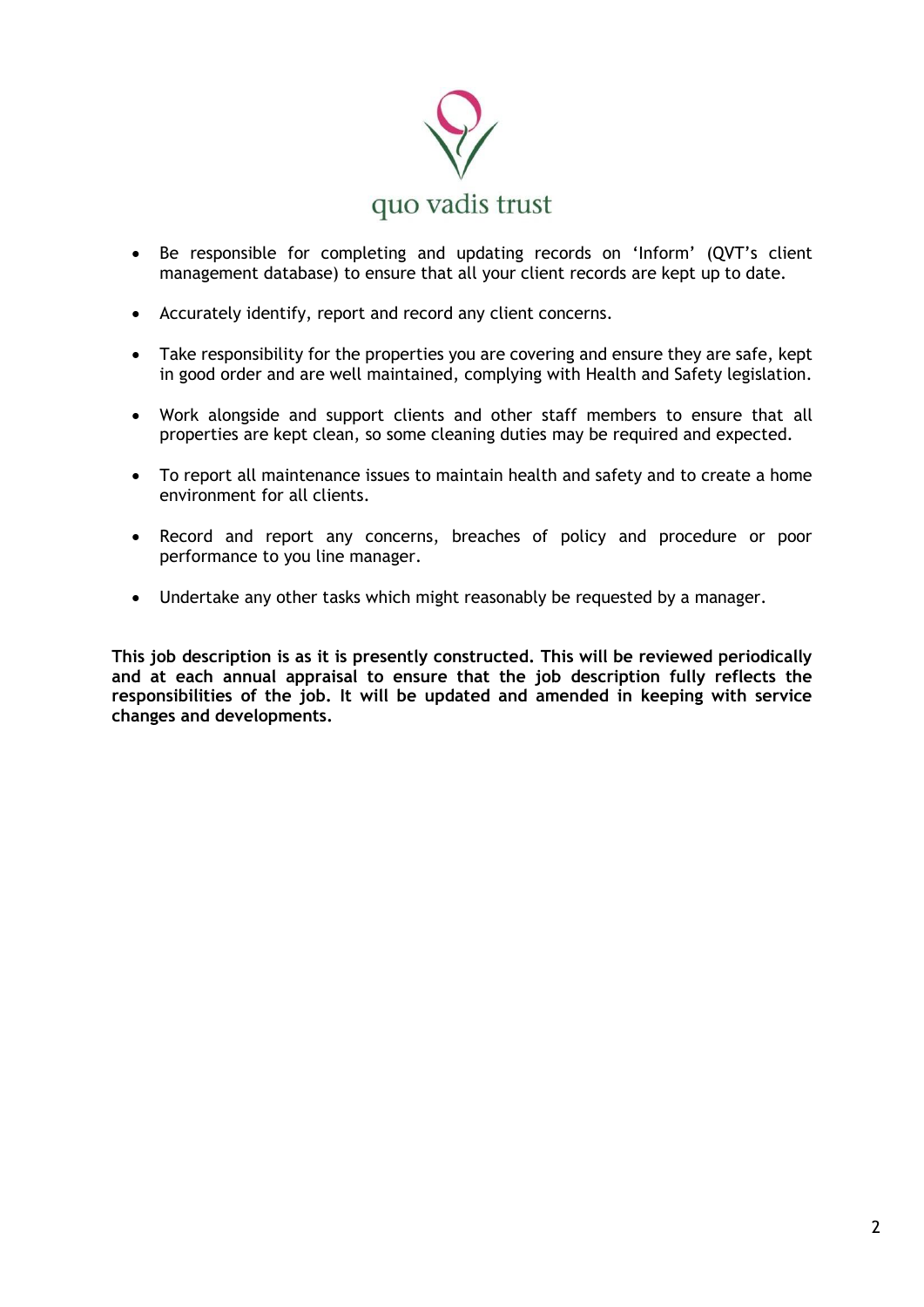

# **PERSON SPECIFICATION**

| Job title         | <b>Relief Worker</b> |
|-------------------|----------------------|
| <b>Department</b> | <b>Operations</b>    |

| <b>Education, Qualifications and Training</b>                                                | Essential or<br><b>Desirable</b> | <b>Method of assessment</b>                 |
|----------------------------------------------------------------------------------------------|----------------------------------|---------------------------------------------|
| Numerate and Literate to GCSE or equivalent in<br><b>English and Maths</b>                   | E                                | <b>Application form &amp; Test</b>          |
| <b>Experience</b>                                                                            |                                  |                                             |
| Experience working in a social housing environment                                           | D                                | <b>Application form</b><br>Interview        |
| Experience working in the mental health sector or<br>other supportive environments           | D                                | <b>Application form</b><br><b>Interview</b> |
| Computer literate, Microsoft packages and the<br>ability to use a client management database | E                                | <b>Application form &amp; Test</b>          |
| <b>Skills/Abilities</b>                                                                      |                                  |                                             |
| Awareness of current housing issues and tenancy<br>sustainment                               | D                                | <b>Application form</b><br><b>Interview</b> |
| Demonstrable customer service experience                                                     | Е                                | <b>Application form</b><br><b>Interview</b> |
| Knowledge of welfare benefits related to housing                                             | D                                | <b>Application form</b><br><b>Interview</b> |
| Good, clear, verbal and written communication<br><b>skills</b>                               | Е                                | <b>Application form</b><br>Interview & test |
| Able to relate with Service users                                                            | E                                | <b>Application form</b><br><b>Interview</b> |
| Ability to work under pressure and to deadlines                                              | E                                | <b>Application form</b><br><b>Interview</b> |
| Able to demonstrate a conscientious and dedicated<br>attitude                                | E                                | <b>Application form</b><br><b>Interview</b> |
| Ability to work on own initiative and commitment<br>to team working                          | E                                | <b>Application form</b><br>Interview        |
| Awareness of issues faced by people Mental Health                                            | E                                | Interview                                   |